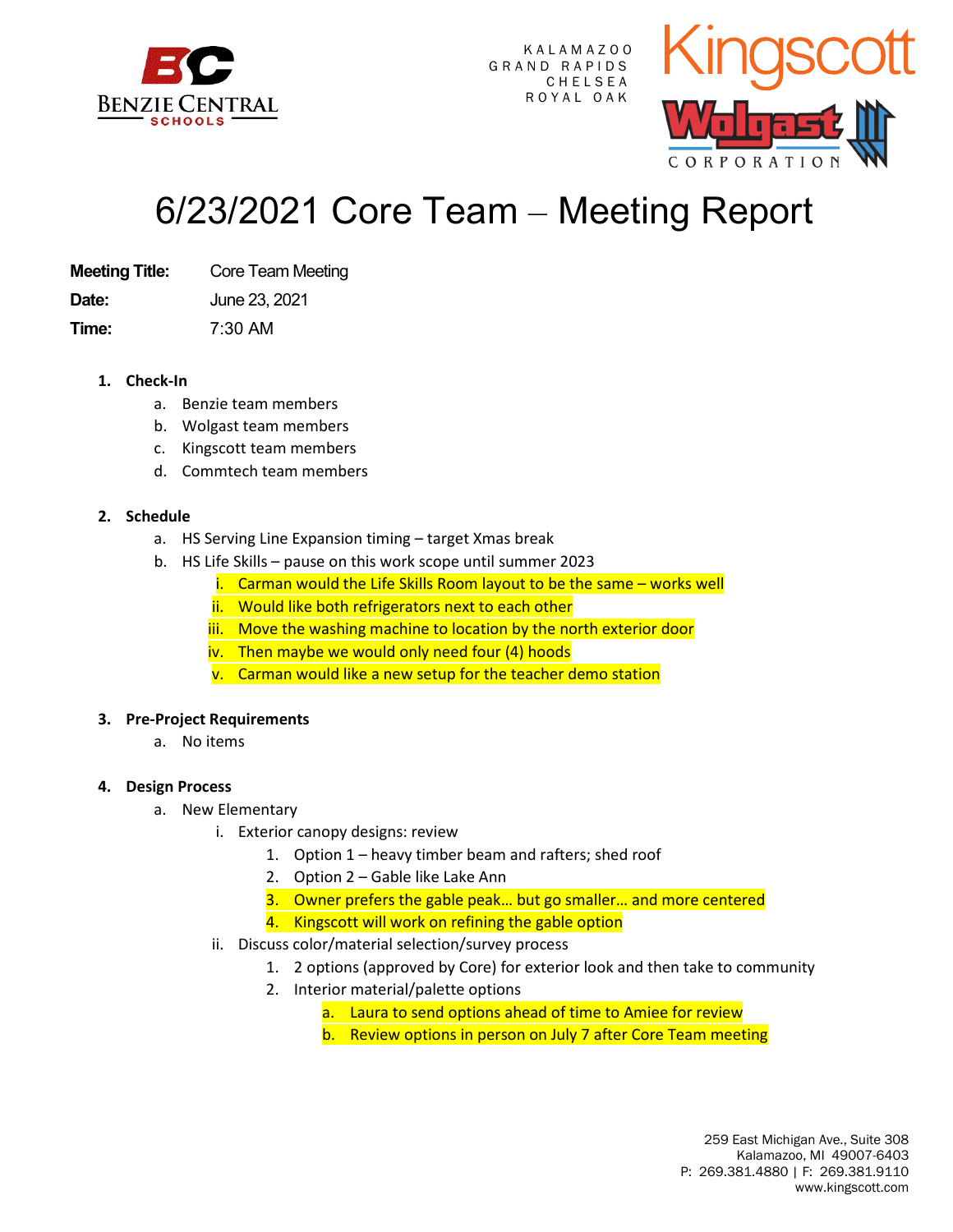

K A L A M A Z O O GRAND RAPIDS **CHELSEA** R O Y A L O A K



- b. Lake Ann Elem
	- i. Kingscott team proceeding with Design Development
	- ii. Roof Report: we can do a fluid applied if District wants to do it.
		- 1. Mike's preference is for a PVC membrane roof
		- 2. Kingscott will specify a PVC membrane roof
- c. HS Addition
	- i. Kingscott team proceeding with Design Development
	- ii. New Concessions Space: Kingscott needs equipment dimensions from Owner 1. Owner (Boosters folks) will provide equipment measurements
- d. Transportation Building
	- i. Kingscott team proceeding with Design Development
	- ii. Recent Direction
		- 1. Service bay crane: planning a 1-ton rail crane on portable lift service bay only
		- 2. Door Access Control: planning (4) locations (main, lounge, service bay 1, and wash bay)
			- a. Mike has "Vanderbuilt" system throughout whole district
			- b. Mike will pull system from Platte Valley and wants to reuse the panel
		- 3. Bus-wash: planning for a "Hotsy" system with hand held wands
		- 4. Bus Lift: planning for a "model 70Q" per Mary and Bo's request
		- 5. Air compressor: planning to locate in the Equipment Room (off wash bay space)
			- a. A new compressor will be included in the Bid Documents
			- b. Drops are shown along the sidewalls of each service bay
			- c. Drop locations to be reviewed with Owner on 7/7
- e. Betsie Valley Remodeling (Phase 2)
	- i. Kingscott team proceeding with Design Development
	- ii. Roof Preference: Mike? (bldg. has 3 roofs so… complete tear off is required)
		- 1. Mike prefers a PVC membrane roof
		- 2. Kingscott will specify a PVC membrane roof
	- iii. Need to schedule review of the SD Set with the Core Team
		- 1. Kingscott will review SD documents with Owner on 7/7 at the Core Team
- f. HS / MS Remodeling (Phase2)
	- i. Review SD Estimate
		- 1. On target with exception of lighting replacement
		- 2. \$31,000 of lighting in project but not in Bond scope
		- 3. \$89,000 under budget right now
		- 4. \$150,000 included for abatement
	- ii. Other Items:
		- 1. Life Skills Classroom: pause and do Summer 2023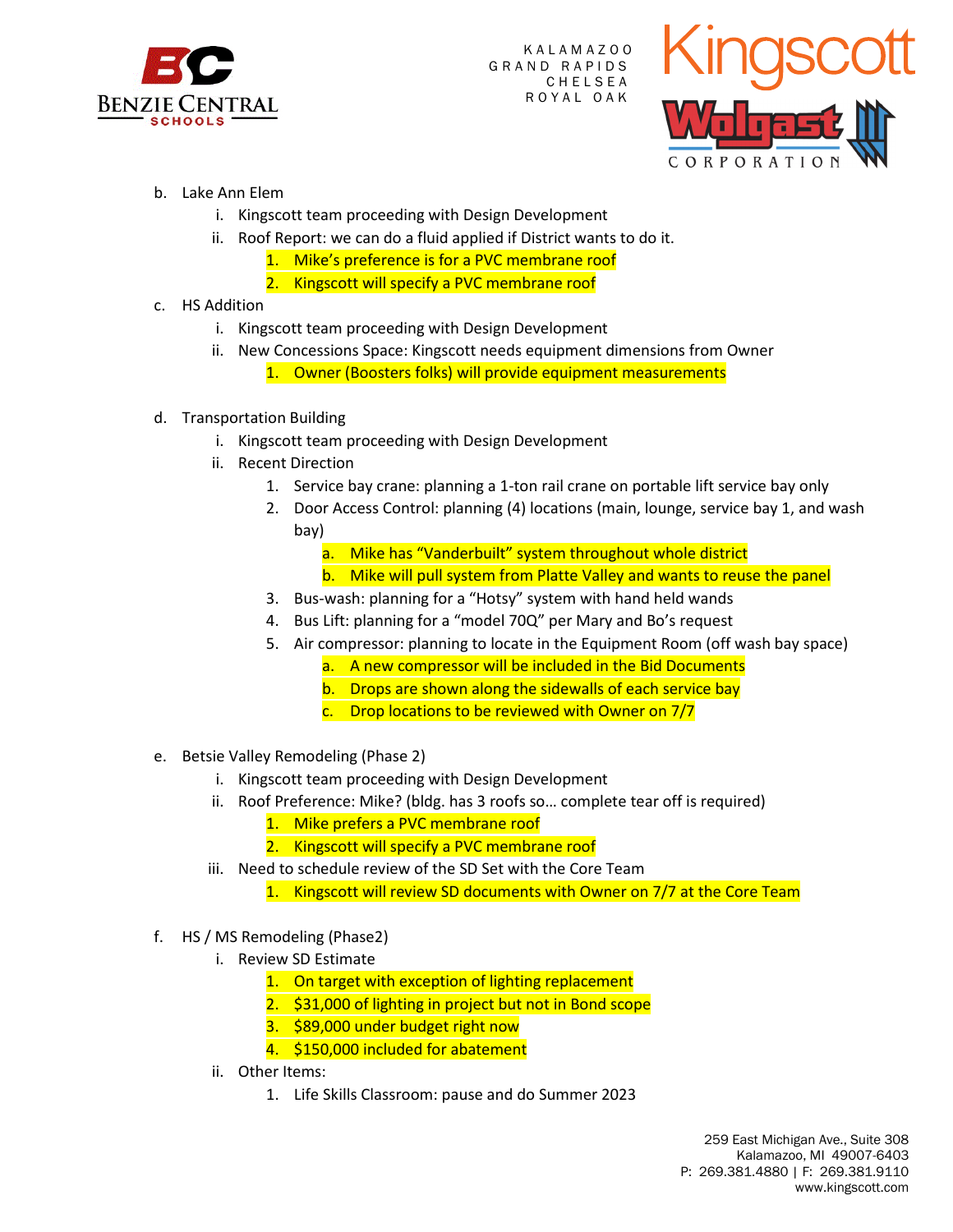

K A L A M A Z O O GRAND RAPIDS **CHELSEA** R O Y A L O A K



- 2. Serving Line improvements: target work over Xmas break
	- a. Option  $1$  new footprint behind the existing columns
	- b. Option  $2 6'$  wider (steps into Cafeteria...past existing columns)
	- c. Feedback: Owner wants POS to move out into cafeteria
	- d. Feedback: Owner would like an opening so salad bar could move out
	- e. Kingscott will review the design per Owner comments
	- f. Cafeteria ceiling
		- i. Owner would like future ceiling fans
		- ii. Possible to add wood to box out existing steel beams?
		- iii. This would be very expensive
	- g. Kingscott will provide conduit and boxes for future ceiling fans
- 3. Science Classrooms: preference for gas shut off (manual or keyed)
	- a. Owner would like keyed shut-offs (similar to MS)
- 4. Restroom Ceilings: Mike preference for gyp board or lay-in?
	- a. Lay-in ceilings preferred with gypsum tiles or tectum tiles
- 5. CR casework: pause on this; use money elsewhere
	- a. Amiee will work to get info by end of July
- 6. Cast iron pipe replacement: Mike, location and extent?
	- a. Location: sanitary sewer pipe in the tunnels (some is underground)
	- b. Extent: Mike does not know quantity
	- c. Direction: Replace if we can afford it; if we can't then it can wait
- iii. Need to schedule review of the SD Set with the Core Team
	- 1. Kingscott will review SD documents with Owner on 7/7 at the Core Team
- g. Technology
	- i. Any items for discussion?

1. Move "Technology" to the top of the next Agenda

### **5. Other Items**

- a. Update on current Sinking Fund project progress
	- i. Betsie Valley
		- 1. Parking lot milling: Update and direction
			- a. Milling is complete
			- b. Some areas of pavement came up during the milling process
			- c. Do we patch bad spots? Do we replace larger areas?
			- d. Patching option cost magnitude is \$10,000
			- e. Reconstruct option cost magnitude could be \$50,000
			- f. Owner Direction: JUST DO THE PATCHING
	- ii. Lake Ann
		- 1. Boiler on site
		- 2. Work progressing